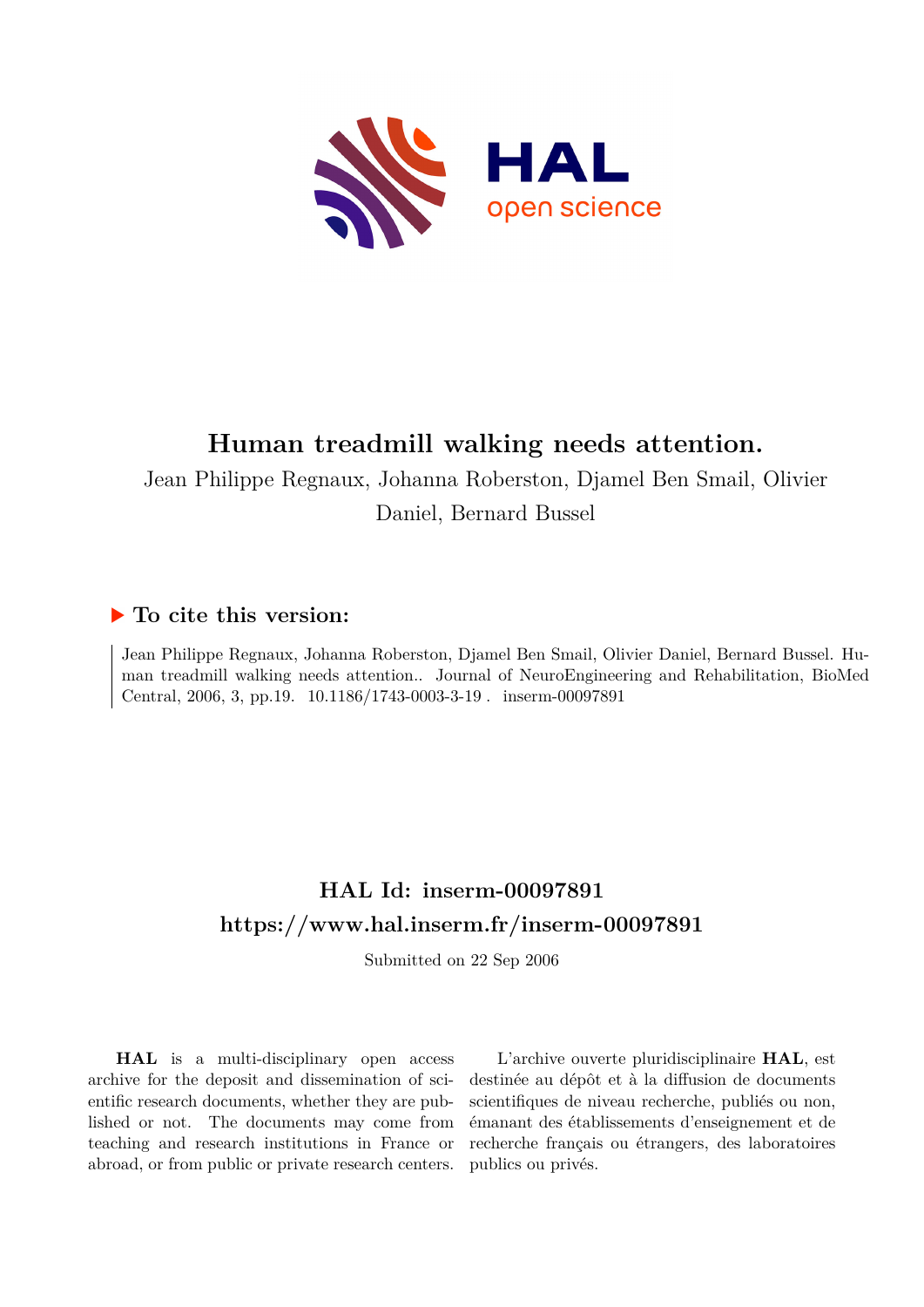# Journal of NeuroEngineering and Rehabilitation

### **Human treadmill walking needs attention**

Jean Philippe Regnaux<sup>\*1,2</sup>, Johanna Roberston<sup>1</sup>, Djamel Ben Smail<sup>1</sup>, Olivier Daniel<sup>1</sup> and Bernard Bussel<sup>1</sup>

Address: <sup>1</sup>Laboratoire d'Analyse du Mouvement, Hôpital R Poincaré 92380 Garches; APHP, UVSQ INSERM U731; UPMC-Paris 6, France and <sup>2</sup>University of California Los Angeles, Department of Neurology, 710 Westwood Plaza, Los Angeles, CA 90095, USA

Email: Jean Philippe Regnaux\* - jpregnaux@ucla.edu; Johanna Roberston - robertson.johanna@gmail.com; Djamel Ben Smail - djamel.bensmail@rpc.aphp.fr; Olivier Daniel - olivier.daniel@rpc.aphp.fr; Bernard Bussel - bernard.bussel@rpc.aphp.fr

\* Corresponding author

Published: 21 August 2006

*Journal of NeuroEngineering and Rehabilitation* 2006, **3**:19 doi:10.1186/1743-0003-3-19

[This article is available from: http://www.jneuroengrehab.com/content/3/1/19](http://www.jneuroengrehab.com/content/3/1/19)

© 2006 Regnaux et al; licensee BioMed Central Ltd.

This is an Open Access article distributed under the terms of the Creative Commons Attribution License [\(http://creativecommons.org/licenses/by/2.0\)](http://creativecommons.org/licenses/by/2.0), which permits unrestricted use, distribution, and reproduction in any medium, provided the original work is properly cited.

#### **Abstract**

**Background:** The aim of the study was to assess the attentional requirements of steady state treadmill walking in human subjects using a dual task paradigm. The extent of decrement of a secondary (cognitive) RT task provides a measure of the attentional resources required to maintain performance of the primary (locomotor) task. Varying the level of difficulty of the reaction time (RT) task is used to verify the priority of allocation of attentional resources.

**Methods:** 11 healthy adult subjects were required to walk while simultaneously performing a RT task. Participants were instructed to bite a pressure transducer placed in the mouth as quickly as possible in response to an unpredictable electrical stimulation applied on the back of the neck. Each subject was tested under five different experimental conditions: simple RT task alone and while walking, recognition RT task alone and while walking, walking alone. A foot switch system composed of a pressure sensitive sensor was placed under the heel and forefoot of each foot to determine the gait cycle duration.

**Results:** Gait cycle duration was unchanged (p > 0.05) by the addition of the RT task. Regardless of the level of difficulty of the RT task, the RTs were longer during treadmill walking than in sitting conditions ( $p \le 0.01$ ) indicating that an increased amount of resources are required for the maintainance of walking performance on a treadmill at a steady state. No interaction (p > 0.05) was found between the attentional demand of the walking task and the decrement of performance found in the RT task under varying levels of difficulty. This finding suggests that the healthy subjects prioritized the control of walking at the expense of cognitive performance.

**Conclusion:** We conclude that treadmill walking in young adults is not a purely automatic task. The methodology and outcome measures used in this study provide an assessment of the attentional resources required by walking on the treadmill at a steady state.

### **Background**

A technique extensively used to study the neural processes involved in the control of walking in animals or in humans is walking on a treadmill [1]. This technique has also been proposed during the past decade as a training approach [2,3] to promote the recovery of locomotor function after a lesion of the central nervous system. It has been clearly demonstrated that non primate adult animals



Received: 25 November 2005 Accepted: 21 August 2006

Research [Open Access](http://www.biomedcentral.com/info/about/charter/)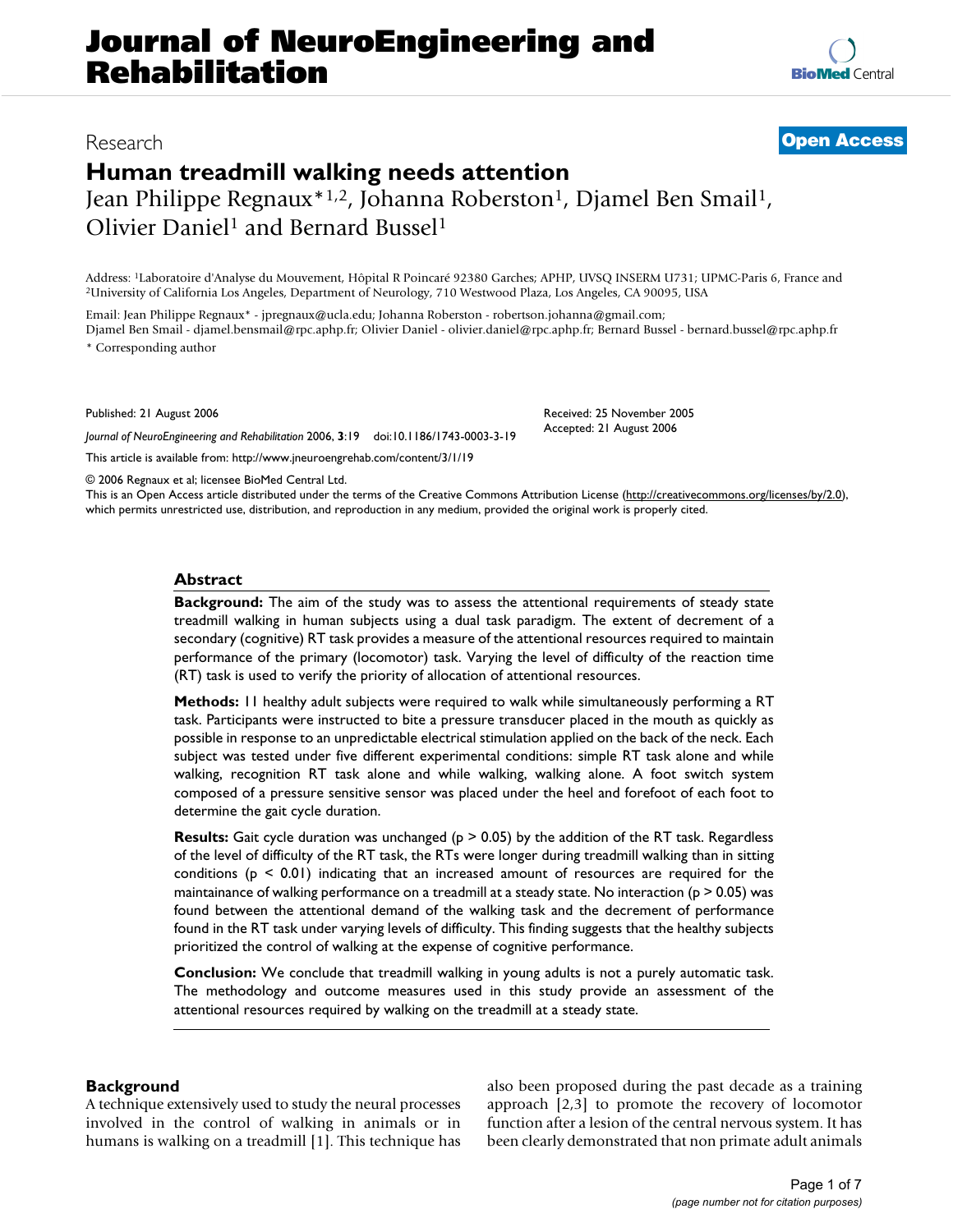are able to "walk" and even adjust their gait patterns on a treadmill after transection of the spinal cord, for review see [4,5]. In this case, walking is not under any supraspinal control and is therefore completely automatic. The neural system responsible for this automatism in animals is thought to be located at spinal level and is referred to as the central pattern generator (CPG). This generator, which is activated by peripheral afferents (muscles, articulations and cutaneous), is thought to be stimulated through treadmill training [1]. This notion that the treadmill may stimulate automatic walking is, since the work of Barbeau et al [6], the underling rationale for its use in rehabilitation. However, in the intact animal, there is nothing to suggest that supraspinal control is not present. In contrast to the abundance of data gained from invertebrates, rats and cats, which has lead to the general assumption of a CPG underlying the central control of locomotion, there is relatively little known about spinal networks acting like CPGs in humans [7,8]. Contrary to the chronic adult spinalized cat, patients with a complete spinal cord injury (SCI) are unable to achieve a level of unassisted stepping. Most likely, cortical influences are stronger in human bipeds than mammalian quadrupeds [9]. This could mean that supraspinal processes are more predominant in humans than in cats [1,5,10]. Therefore, this raises the question regarding human locomotion on a treadmill: In healthy adults, is walking on a treadmill at a steady state an 'automatic' motor task or is it under voluntary control?

A common method used to quantify the automaticity of motor skills is the dual-task paradigm [11]. Dual task performance involves the execution of a primary task, which is the major focus of attention, and a secondary task performed at the same time [12]. If the two tasks can be performed as well simultaneously as separately, then at least one task seems to be automatic. On the other hand, if one task (e.g. walking) is performed less well when it is combined with the other task (e.g. talking), then both tasks must be non-automatic [13]. Performance decrement in the secondary task as a result of the simultaneous performance of a primary task is termed a dual-task interference effect. Hence, the extent of the decrement in the secondary task when performed with the primary task compared to when performed alone provides a measure of the attentional demands (cognitive regulation) of the primary task [14-16]. The interdependence between cognition and locomotor control is complex and depends on numerous factors, for a review see [17,18]. These factors include: the difficulty of the motor task [19], the type of cognitive task used [17], the age of the individual [11,19] and the resource allocation to a task in order to maintain performance at a certain level [20,21]. For example, Li and colleagues [20] investigated the link between sensorimotor (walking over the ground) and cognitive (memorizing) performance in younger and older adults when task difficulty was manipulated. They demonstrated that although older adults showed significant effects of divided attention in the cognitive domain, the attentional cost for walking was comparable for the two age groups. This finding is related to the issue of task priority [21,22], in that walking and maintaining balance control are prioritized at the expense of cognitive performance. Only a few studies [12,23] have investigated the degree of interference between steady state walking on a treadmill and a cognitive task. The amount of attention required to walk on a treadmill has not been previously examined and is the topic of this investigation.

To quantify the attentional resources allocated to walking on the treadmill at a steady state, we used a dual-task paradigm in which the secondary task was a reaction time (RT) task performed at two levels of difficulty. One measure proposed among the cognitive tasks used to evaluate the attentional cost of a locomotor task, is reaction time [24-26]. While the attention resources model is always invoked in the interpretation of a dual task interference [15,17], some studies [27,28] show that modifications of a postural task can be provoked by respiration (structural interference) and not caused by competing demands for limited attentional resources (capacity interference). For this reason, we chose an unusual RT task for which the response modality was biting on a pressure sensor. This modality has no respiratory involvement (ex. vocal response) or motor action of the upper limb (ex. push button) for which we could suppose that there are shared execution pathways with locomotion [5,29].

The aim of the present study was to determine the amount of resources allocated to the control of steady state treadmill walking in healthy adult subjects. By varying the RT task difficulty, we wanted to make sure that attentional resources were allocated, in priority, to the control of the walking task.

### **Methods**

#### *Subjects*

The subjects in this study were eleven healthy adults (mean age: 25.3 years, range: 22–37) with no known neurological, orthopaedic or cognitive impairments. All the subjects were graduate students who were familiar with treadmill walking. Informed consent was obtained from each subject prior to their participation in the study. All procedures were performed with the approval of the local ethics committee and complied with the standards defined in the Declaration of Helsinki (2000).

#### *Tasks*

Each subject was asked to walk steadily on a treadmill without holding on to the handrail and while looking straight ahead at a wall that was approximately 3 meters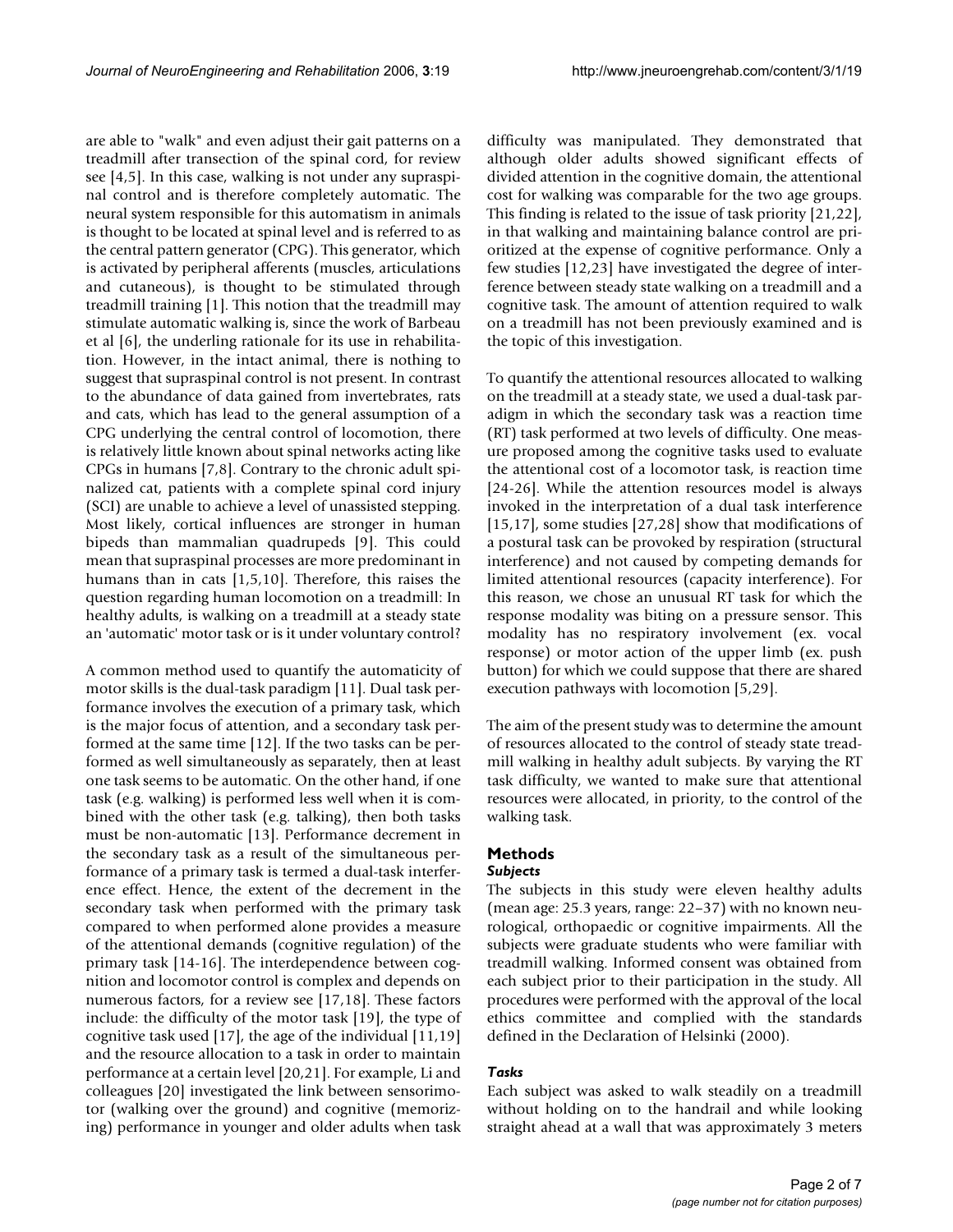away. Self-adopted walking speed over the floor (measured with a stopwatch on a 10 m walkway) was used as the basis for calculation of preferred treadmill speed for each subject. The treadmill speed was maintained constant during the trial. A foot switch system composed of a pressure sensitive sensor (Interlink model FSR 151) was placed under the heel and forefoot of each foot to determine the gait cycle duration. The gait cycle was defined as initial heel contact of one foot to the next initial contact of that same foot. All signals were digitalized at 1000 Hz, transmitted to a PC.

The secondary RT task consisted of biting a pressure transducer (Interlink model FSR 151) placed in the mouth in response to an unpredictable electrical stimulation (single stimulus, duration: 10 ms) applied by an electrode on the back of the neck. This modality was chosen so that the response pathways would be as independent as possible from the motor pathways of locomotion. The perception threshold of the stimulation was determined for each subject and before each experimental condition. The stimulus intensity was then doubled to ensure that it was clearly perceived and remained constant during the trial. Stimuli were manually triggered by an examiner at a frequency ranging from 2,000 to 5,000 ms.

Two levels of difficulty of the RT task were used. The *simple RT task* consisted of responding to a single stimulus as rapidly as possible. The *complex RT task* consisted of a recognition RT. Stimuli of different strength (weak, strong) were individually determined for each subject. Subjects were instructed to bite the pressure transducer placed in the mouth as rapidly as possible only when a weak stimulus was presented. If subjects did not adhere to these instructions, the response was considered to be an error. The number of errors for each condition was noted for each subject.

#### *Procedure*

We assessed the attentional requirements for the control of steady state treadmill walking according to the principles of the dual task paradigm [30]. According to this paradigm, subjects perform a secondary cognitively demanding task while engaged in a primary task. When attention is focused on the primary task, the amount of attentional resources allocated to that task increases in order to maintain or increase performance. Such an increase in allocation of attention leads to depletion of the resources devoted to the other, non priority task [14]. Therefore, disruption in the performance of the secondary task is regarded as a probe to evaluate the attentional resources needed to preserve or improve performance of the primary motor task [14,19]. In our study, the secondary task was the RT task and the primary task was to walk at steady state on the treadmill.

Each subject was tested under five different experimental conditions: simple RT task alone and while walking, recognition RT task alone and while walking, walking alone. Single-task refers to control conditions where either RT task or walking is assessed alone and dual-task, to experimental conditions where RT task and walking are performed simultaneously. In single task cognitive conditions, subjects performed the RT tasks while seated, as a baseline measurement for the performance of the secondary task. To ensure that subjects did not neglect walking performance at the expense of the RT task performance, participants were also submitted to a control condition in which they were simply asked to walk on the treadmill without performing any additional task. All conditions were presented in random order across subjects.

At the onset of each session, subjects practiced walking on the treadmill at a comfortable speed for 10 minutes. 20 RT stimuli were delivered systematically at the start of each trial to enable the subjects to familiarise themselves with the conditions of the RT task. Visual verification of the stability of the RT was carried out before beginning recording.

#### *Statistical analysis*

The RT was defined by the interval between the electrical stimulus and the start of the response (biting the pressure sensor). For each condition, all reaction times longer than 100 ms were accepted. 30 accepted RTs were necessary to constitute a trial.

To determine whether the walking task performance was affected by the addition of the RT task, the gait cycle duration was compared between the "control" (without the RT tasks) and the experimental (with the RT tasks) walking conditions using a one-way analysis of variance (ANOVA) with repeated measures.

To determine the effects of task conditions (sitting vs walking on the treadmill), difficulty of the RT task (simple vs complex) on the RT task performance and associated interaction, a two-way analysis of variance with repeated measures was used.

The within-subjects variability was neutralized by a blocking design technique [31] for all the statistical analysis. The normality assumption was checked by examining the residuals. The limit of significance was defined at 0.05

#### **Results**

#### *Effect of the cognitive task on treadmill walking performance*

The duration of the gait cycle for each subject in the three conditions: walking, walking with simple RT, walking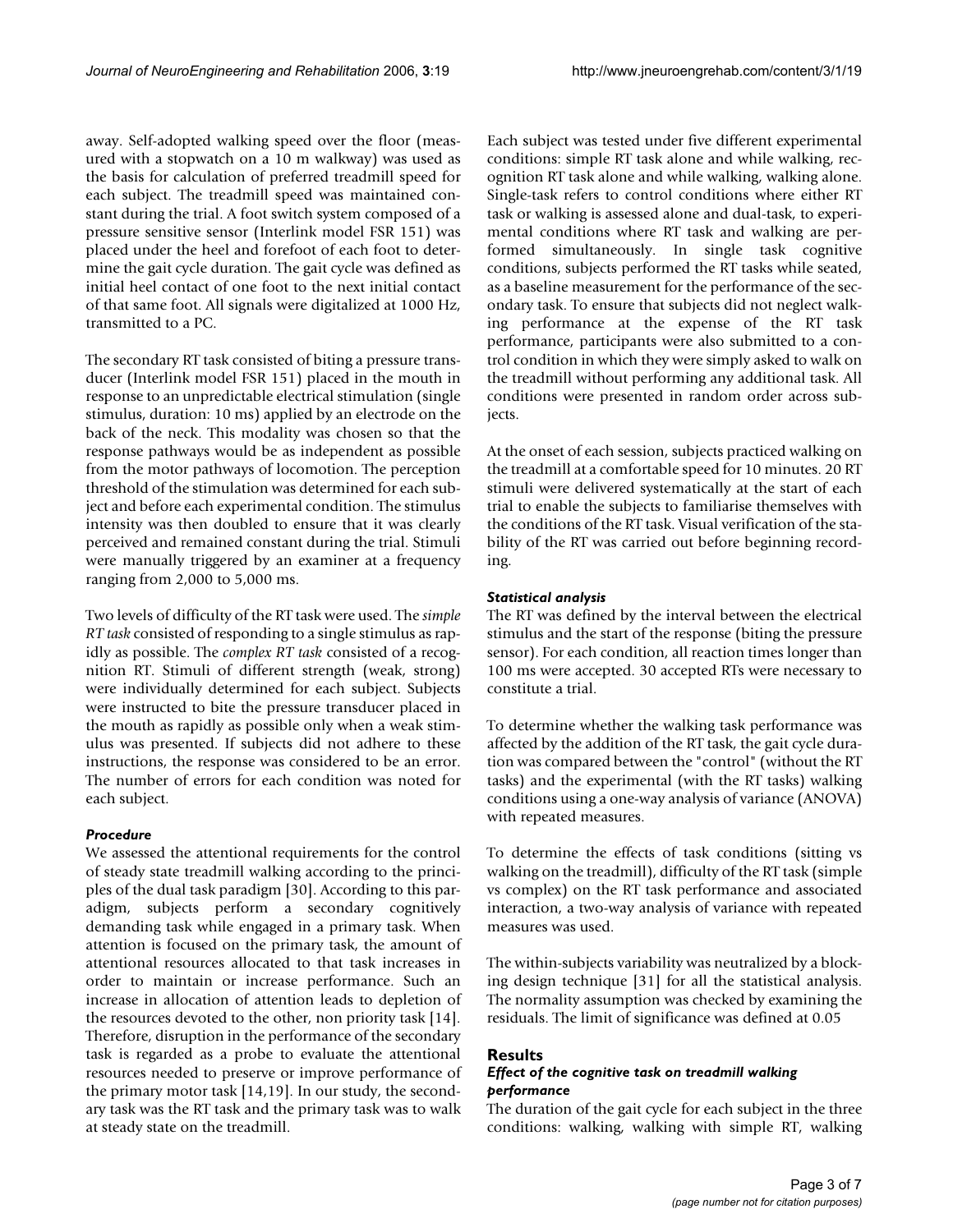with complex RT are reported in table 1. No differences were observed for the gait cycle duration between the three walking conditions (F(2, 16) = 0.90;  $p > 0.05$ ). This result indicates that the walking task performances were not modified under the dual task conditions compared with the single task condition and confirmed our operational assumption that the treadmill walking task remained the primary task throughout the experiment.

#### *The attentional demands on steady state treadmill walking*

RT data were examined under the 2 experimental conditions (sitting vs walking on the treadmill) x 2 levels of difficulty of the RT (simple vs complex) repeated measures ANOVA. Results showed main effects of experimental conditions (F(1, 30) = 7.36,  $p < 0.01$ ) and levels of difficulty of the RT (F(1, 30) = 352.87,  $p < 0.001$ ) but there was no significant interaction between the main factors  $(F(1, 30) = 0.52, p = 0.48).$ 

The mean  $(\pm SD)$  RTs measured during sitting and walking on the treadmill were  $225 \pm 36$  ms and  $259 \pm 45$  ms under simple condition; 419  $\pm$  63 ms and 439  $\pm$  52 ms under complex condition. The performance in the RT task decreased under the complex condition confirming that the difficulty in the RT task was explicitly manipulated. The RTs were significantly longer when walking on the treadmill than when sitting, suggesting that some additional attentionnal resources were allocated to the treadmill walking task.

The absence of an interaction between the experimental conditions and difficulty of the RT task indicates that the significant difference in RT between the walking and sitting conditions was similar for the simple and the complex RT task conditions (Fig 1).

#### **Discussion**

The aim of this study was to determine, using a dual task paradigm, whether the control of treadmill walking in healthy subjects requires attentional resources. Results of the present experiment clearly show longer RTs during the walking condition than during the sitting conditions regardless of the level of difficulty of the RT task.

#### *Possible causes of dual-task interference*

The increase of the RTs observed during the walking task may be explained by the theory of attention related to a capacity model where resources are shared [21,30,32,33]. In the resource framework, dual task interference could be attributed to either structural or capacity limitations [34]. Interference between structures can occur when two tasks share the same perceptual or executive pathways.

The experimental design we used was chosen *deliberately* to ensure that the response pathways for each task were as independent as possible [30]. We believe that is improbable that the two tasks shared the same response pathways for two reasons. First, we found no changes in gait parameters between the simple and the dual task conditions [27,28]. Secondly, the finding that the greatest dual task interference occurred with the complex RT task condition rather implies that the two tasks compete for the same limited resources [21,35]. If the interference was related to structure, performances of the RT task would be similar while walking for the simple and complex RT task conditions [34]. Furthermore, in a previous study using the same design [36], we reported specific changes in RT task performance which were related to the phase of the gait cycle. Young adults demonstrated longer RTs during the double limb support phases than during the single limb support phases when walking at a steady state on the

| Table 1: Individual characteristics of the gait cycle step duration in 9 healthy subjects in different walking conditions on the treadmill. 2 |  |
|-----------------------------------------------------------------------------------------------------------------------------------------------|--|
| subjects were omitted for technical reasons                                                                                                   |  |

| <b>Subject Number</b> | Treadmill speed (Km/h) | <b>WTdM</b> alone | <b>WTdM with simple RTs</b> | <b>WTdM with complex RTs</b> |
|-----------------------|------------------------|-------------------|-----------------------------|------------------------------|
|                       | 3,6                    | $1167$ ms         | $1154$ ms                   | $1183$ ms                    |
|                       | 4,3                    | $1192$ ms         | $1209$ ms                   | $1213$ ms                    |
|                       | 3,8                    | $1244$ ms         | $1235$ ms                   | $1226$ ms                    |
|                       | 4,3                    | 1062 ms           | $1077$ ms                   | $1067$ ms                    |
|                       | 5                      | $1114 \text{ ms}$ | $1100$ ms                   | $1115$ ms                    |
| 6                     | 3,4                    | $1254$ ms         | $1236$ ms                   | $1216$ ms                    |
|                       | 4,1                    | 1324 ms           | $1296$ ms                   | $1287$ ms                    |
| 8                     | 3,3                    | 1186 ms           | $1193$ ms                   | $1245$ ms                    |
| 9                     | 3,1                    | $1233$ ms         | $1235$ ms                   | 1296 ms                      |
| mean                  |                        | 1197,33 ms        | 1192,78 ms                  | 1205,33 ms                   |
| SD                    |                        | 78,30             | 70,60                       | 74,88                        |
| CV                    |                        | 6,54              | 5,92                        | 6,20                         |

Abbreviations: SD = standard deviation, CV = coefficient of variation, WTdM = walking on the treadmill.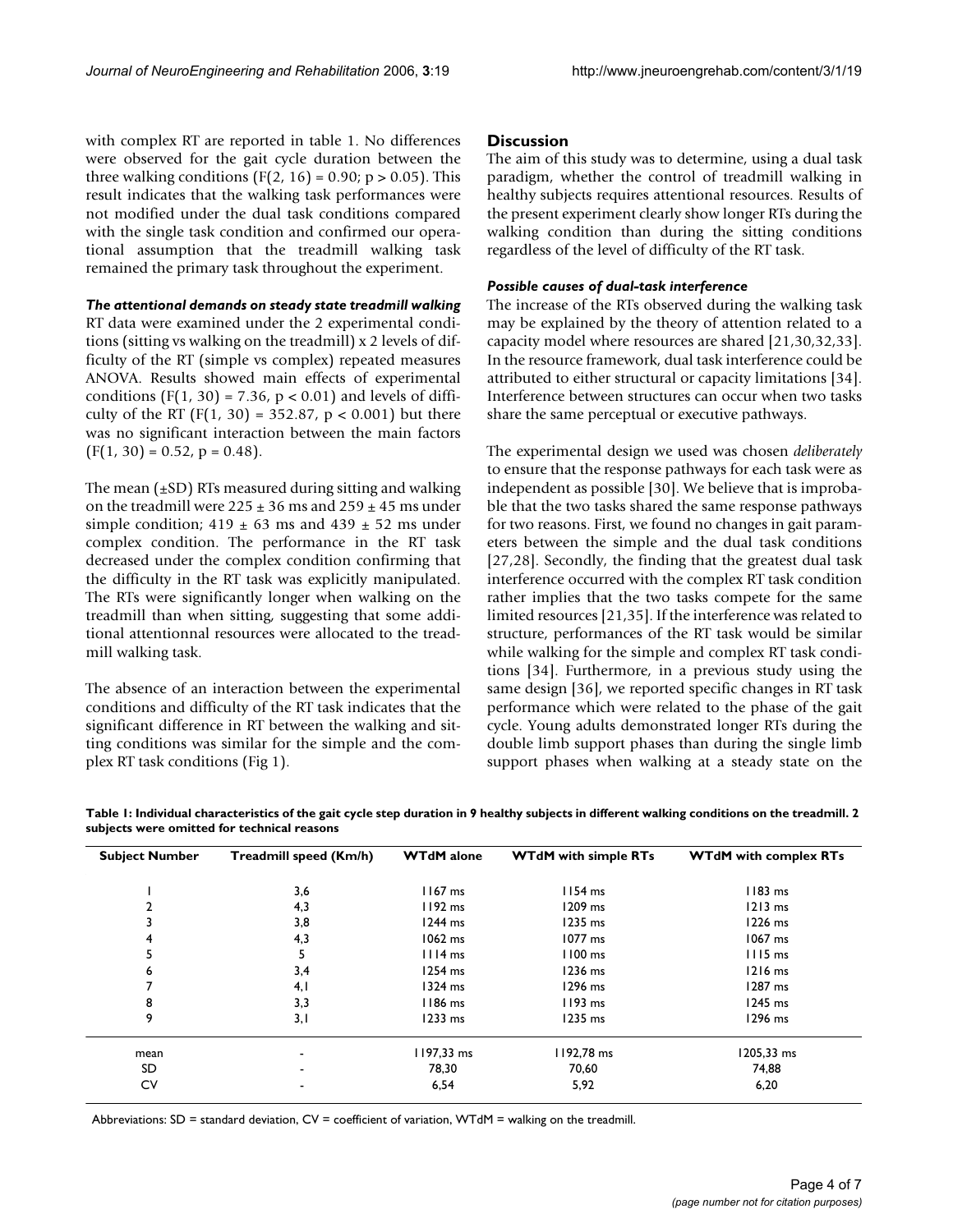

#### Figure 1

Mean reaction times and standard error (SE) as a function of difficulty for sitting (white circle) and stabilised walking on the treadmill (black circle) in eleven healthy subjects.

treadmill. It seems highly unlikely that structural limitation would occur at certain instants and not others.

An alternative explanation for the findings we present, however, is that the observed changes in RT are unrelated to the information processing demands associated with the control of walking on the treadmill, and that, instead, decreased RT task performance exemplifies the general attenuation of afferent signals associated with Pieron's law. Evidence in many studies suggests that our ability to detect signals from sensory stimulation is reduced during movement [37-39]. Pieron's law dictates that RT decreases in a hyperbolic fashion with increased stimulus intensity, regardless of the difficulty of the RT task [40,41]. Following this law, the weaker the stimulus, the longer the reaction time. Consequently, if the movement induced a general attenuation of the perception of the stimulus intensity, then the elevated RTs may not be indicative of changes in the attentional demands associated with gait, but instead, may reflect a reduction in perception of the strength of the stimulation.

In the current study, stimulus intensity was reset before each condition; at levels twice that of the level of initial perception in order that the subjects could clearly perceive it 100% of the time. It remained constant in each condition and moreover, was always higher during the walking condition than in the sitting condition. We therefore believe that the interference did not occur at the stimulus perception stage.

Thus, following the principles of the dual task paradigm [30], we interpreted the observed changes in RT to reflect

the attentional demands associated with walking on a treadmill.

#### *The cognitive load of walking on a treadmill*

Our young adult subjects demonstrated longer RTs during walking than during the sitting condition; performing the RT task did not affect their gait patterns. These findings confirm those of Abernethy et al [12], demonstrating that steady state treadmill walking requires some attentional resources and suggests that locomotor control is not completely automatised.

It is interesting that increasing the difficulty of the RT task had no impact on performance of the walking task. According to resource theories [21], performance decrement observed in the RT task in which difficulty is explicitly manipulated is considered to demonstrate resource allocation [14,18,20,22,42,43] in order to meet the primary task demand. This pattern suggests that subjects prioritize walking performance at the expense of any secondary information processing task and provides an independent index of the attentional resources required by walking on the treadmill at a steady state.

#### *Limitations*

The longer RT in the dual task condition might be specific to the subjects' ability to walk on a motor driven treadmill. It is possible that treadmill walking requires attentional resources because of the necessity of dynamic balance control linked to the use of the treadmill, as has been recently suggested by Grabiner and Troy [44].

However, the voluntary control demonstrated in steady state treadmill walking could also be a reflection of voluntary control required in walking on the ground. As claimed by Nielsen [10], the supra spinal structures which contribute to voluntary modifications of the gait pattern are also implicated in the control of human walking. This claim warrants further investigation by comparison of walking on a treadmill and on the ground under a cognitive load.

In summary, treadmill walking in young adults requires attentional resources and is not a purely automatic task. Gait parameters were not modified by the addition of a RT task or according to the level of difficulty of the RT task indicating that the subjects prioritized the control of walking at the expense of cognitive performance. The methodology and outcome measures used in this study provide an assessment of the attentional resources required for steady state treadmill walking.

### **Competing interests**

The author(s) declare that they have no competing interests.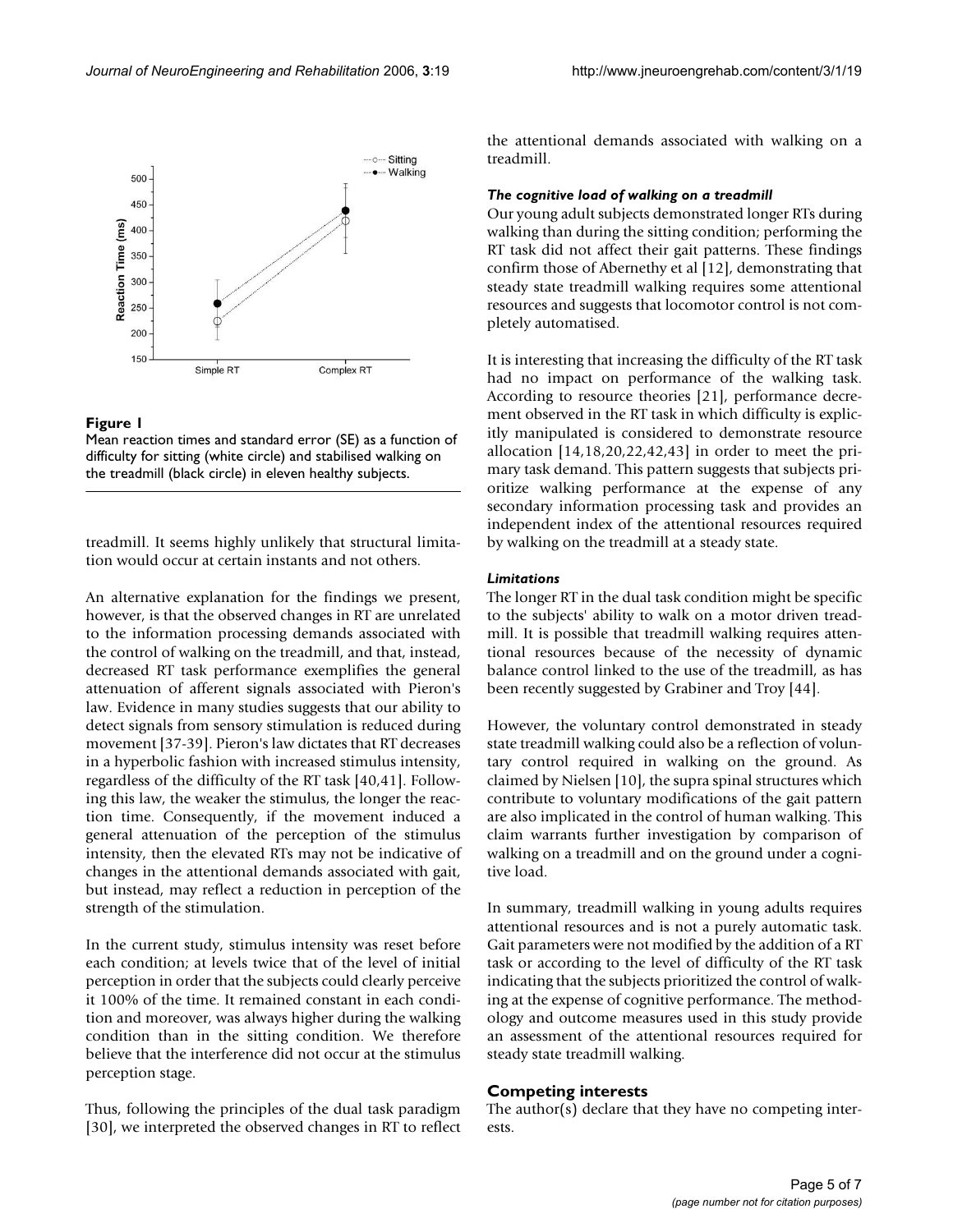#### **Authors' contributions**

JP Regnaux was the main investigator of the study, participated in the design, evaluated the data and results, performed the statistical analysis and wrote the manuscript. J Robertson helped to translate and was involved in drafting the manuscript. D Ben Smail was involved in collecting and in interpreting the data. O Daniel was involved in collecting and in interpreting the data. B Bussel participated in the design and was involved in drafting and revising the manuscript.

All authors read and approved the final manuscript

#### **Acknowledgements**

The authors wish to sincerely thank N Vuillerme, P Plummer and BH Dobkin for their help and criticism of this work.

#### **References**

- 1. Van de Crommert HW, Mulder T, Duysens J: **[Neural control of](http://www.ncbi.nlm.nih.gov/entrez/query.fcgi?cmd=Retrieve&db=PubMed&dopt=Abstract&list_uids=10200392) [locomotion: sensory control of the central pattern genera](http://www.ncbi.nlm.nih.gov/entrez/query.fcgi?cmd=Retrieve&db=PubMed&dopt=Abstract&list_uids=10200392)[tor and its relation to treadmill training.](http://www.ncbi.nlm.nih.gov/entrez/query.fcgi?cmd=Retrieve&db=PubMed&dopt=Abstract&list_uids=10200392)** *Gait Posture* 1998, **7:**251-263.
- 2. Barbeau H: **[Locomotor training in neurorehabilitation:](http://www.ncbi.nlm.nih.gov/entrez/query.fcgi?cmd=Retrieve&db=PubMed&dopt=Abstract&list_uids=12645440) [emerging rehabilitation concepts.](http://www.ncbi.nlm.nih.gov/entrez/query.fcgi?cmd=Retrieve&db=PubMed&dopt=Abstract&list_uids=12645440)** *Neurorehabil Neural Repair* 2003, **17:**3-11. Review
- 3. Thomas SL, Gorassini MA: **[Increases in corticospinal tract func](http://www.ncbi.nlm.nih.gov/entrez/query.fcgi?cmd=Retrieve&db=PubMed&dopt=Abstract&list_uids=16000519)[tion by treadmill training after incomplete spinal cord injury.](http://www.ncbi.nlm.nih.gov/entrez/query.fcgi?cmd=Retrieve&db=PubMed&dopt=Abstract&list_uids=16000519)** *J Neurophysiol* 2005, **94:**2844-55.
- 4. MacKay-Lyons M: **[Central pattern generation of locomotion: a](http://www.ncbi.nlm.nih.gov/entrez/query.fcgi?cmd=Retrieve&db=PubMed&dopt=Abstract&list_uids=11784280) [review of the evidence.](http://www.ncbi.nlm.nih.gov/entrez/query.fcgi?cmd=Retrieve&db=PubMed&dopt=Abstract&list_uids=11784280)** *Physical Therapy* 2002, **82:**69-83. Review
- 5. Zehr EP, Duysens |: **[Regulation of arm and leg movement dur](http://www.ncbi.nlm.nih.gov/entrez/query.fcgi?cmd=Retrieve&db=PubMed&dopt=Abstract&list_uids=15271262)[ing human locomotion.](http://www.ncbi.nlm.nih.gov/entrez/query.fcgi?cmd=Retrieve&db=PubMed&dopt=Abstract&list_uids=15271262)** *Neuroscientist* 2004, **10:**347-61. Review
- 6. Barbeau H, Wainberg M, Finch L: **[Description and application of](http://www.ncbi.nlm.nih.gov/entrez/query.fcgi?cmd=Retrieve&db=PubMed&dopt=Abstract&list_uids=3449731) [a system for locomotor rehabilitation.](http://www.ncbi.nlm.nih.gov/entrez/query.fcgi?cmd=Retrieve&db=PubMed&dopt=Abstract&list_uids=3449731)** *Med Biol Eng Comput* 1987, **25:**341-4.
- 7. Duysens J, Van de Crommert HW: **[Neural control of locomotion;](http://www.ncbi.nlm.nih.gov/entrez/query.fcgi?cmd=Retrieve&db=PubMed&dopt=Abstract&list_uids=10200383) [The central pattern generator from cats to humans.](http://www.ncbi.nlm.nih.gov/entrez/query.fcgi?cmd=Retrieve&db=PubMed&dopt=Abstract&list_uids=10200383)** *Gait Posture* 1998, **7:**131-141.
- 8. Dietz V: **[Spinal cord pattern generators for locomotion.](http://www.ncbi.nlm.nih.gov/entrez/query.fcgi?cmd=Retrieve&db=PubMed&dopt=Abstract&list_uids=12888019)** *Clin Neurophysiol* 2003, **114:**1379-89. Review
- 9. Dobkin BH, Firestine A, West M, Saremi K, Woods R: **[Ankle dorsi](http://www.ncbi.nlm.nih.gov/entrez/query.fcgi?cmd=Retrieve&db=PubMed&dopt=Abstract&list_uids=15325385)[flexion as an fMRI paradigm to assay motor control for walk](http://www.ncbi.nlm.nih.gov/entrez/query.fcgi?cmd=Retrieve&db=PubMed&dopt=Abstract&list_uids=15325385)[ing during rehabilitation.](http://www.ncbi.nlm.nih.gov/entrez/query.fcgi?cmd=Retrieve&db=PubMed&dopt=Abstract&list_uids=15325385)** *Neuroimage* 2004, **23:**370-81.
- 10. Nielsen JB: **[How we walk: central control of muscle activity](http://www.ncbi.nlm.nih.gov/entrez/query.fcgi?cmd=Retrieve&db=PubMed&dopt=Abstract&list_uids=15065815) [during human walking.](http://www.ncbi.nlm.nih.gov/entrez/query.fcgi?cmd=Retrieve&db=PubMed&dopt=Abstract&list_uids=15065815)** *Neuroscientist* 2003, **9:**195-204. Review
- 11. Canning CG, Ada L, Paul SS: **[Is automaticity of walking regained](http://www.ncbi.nlm.nih.gov/entrez/query.fcgi?cmd=Retrieve&db=PubMed&dopt=Abstract&list_uids=16393839) [after stroke?](http://www.ncbi.nlm.nih.gov/entrez/query.fcgi?cmd=Retrieve&db=PubMed&dopt=Abstract&list_uids=16393839)** *Disabil Rehabil* 2006, **28:**97-102.
- 12. Abernethy B, Hanna A, Plooy A: **[The attentional demands of pre](http://www.ncbi.nlm.nih.gov/entrez/query.fcgi?cmd=Retrieve&db=PubMed&dopt=Abstract&list_uids=11983500)[ferred and non-preferred gait patterns.](http://www.ncbi.nlm.nih.gov/entrez/query.fcgi?cmd=Retrieve&db=PubMed&dopt=Abstract&list_uids=11983500)** *Gait Posture* 2002, **15:**256-65.
- 13. Mulder T, Zijlstra W, Geurts A: **[Assessment of motor recovery](http://www.ncbi.nlm.nih.gov/entrez/query.fcgi?cmd=Retrieve&db=PubMed&dopt=Abstract&list_uids=12297260) [and decline.](http://www.ncbi.nlm.nih.gov/entrez/query.fcgi?cmd=Retrieve&db=PubMed&dopt=Abstract&list_uids=12297260)** *Gait Posture* 2002, **16:**198-210. Review
- 14. Monno A, Temprado JJ, Zanone PG, Laurent M: The interplay of **attention and bimanual coordination dynamics.** *Acta Psychol* 2002, **110:**187-211. Review
- 15. Vuillerme N, Nougier V: **[Attentional demand for regulating](http://www.ncbi.nlm.nih.gov/entrez/query.fcgi?cmd=Retrieve&db=PubMed&dopt=Abstract&list_uids=15130706) [postural sway: the effect of expertise in gymnastics.](http://www.ncbi.nlm.nih.gov/entrez/query.fcgi?cmd=Retrieve&db=PubMed&dopt=Abstract&list_uids=15130706)** *Brain Res Bull* 2004, **63:**161-5.
- 16. Vuillerme N, Isableu B, Nougier V: **[Attentional demands associ](http://www.ncbi.nlm.nih.gov/entrez/query.fcgi?cmd=Retrieve&db=PubMed&dopt=Abstract&list_uids=16273399)[ated with the use of a light fingertip touch for postural con](http://www.ncbi.nlm.nih.gov/entrez/query.fcgi?cmd=Retrieve&db=PubMed&dopt=Abstract&list_uids=16273399)[trol during quiet standing.](http://www.ncbi.nlm.nih.gov/entrez/query.fcgi?cmd=Retrieve&db=PubMed&dopt=Abstract&list_uids=16273399)** *Exp Brain Res* 2006, **169:**232-6.
- 17. Woollacott M, Shumway-Cook A: **[Attention and the control of](http://www.ncbi.nlm.nih.gov/entrez/query.fcgi?cmd=Retrieve&db=PubMed&dopt=Abstract&list_uids=12127181) [posture and gait: a review of an emerging area of research.](http://www.ncbi.nlm.nih.gov/entrez/query.fcgi?cmd=Retrieve&db=PubMed&dopt=Abstract&list_uids=12127181)** *Gait Posture* 2002, **16:**1-14. Review
- 18. Li KZ, Lindenberger U: **[Relations between aging sensory/senso](http://www.ncbi.nlm.nih.gov/entrez/query.fcgi?cmd=Retrieve&db=PubMed&dopt=Abstract&list_uids=12470689)[rimotor and cognitive functions.](http://www.ncbi.nlm.nih.gov/entrez/query.fcgi?cmd=Retrieve&db=PubMed&dopt=Abstract&list_uids=12470689)** *Neurosci Biobehav Rev* 2002, **26:**777-83. Review
- 19. Gage WH, Sleik RJ, Polych MA, McKenzie NC, Brown LA: **[The allo](http://www.ncbi.nlm.nih.gov/entrez/query.fcgi?cmd=Retrieve&db=PubMed&dopt=Abstract&list_uids=12707746)[cation of attention during locomotion is altered by anxiety.](http://www.ncbi.nlm.nih.gov/entrez/query.fcgi?cmd=Retrieve&db=PubMed&dopt=Abstract&list_uids=12707746)** *Exp Brain Res* 2003, **150:**385-94.
- 20. Li KZ, Lindenberger U, Freund AM, Baltes PB: **[Walking while](http://www.ncbi.nlm.nih.gov/entrez/query.fcgi?cmd=Retrieve&db=PubMed&dopt=Abstract&list_uids=11437306) [memorizing: age-related differences in compensatory](http://www.ncbi.nlm.nih.gov/entrez/query.fcgi?cmd=Retrieve&db=PubMed&dopt=Abstract&list_uids=11437306) [behavior.](http://www.ncbi.nlm.nih.gov/entrez/query.fcgi?cmd=Retrieve&db=PubMed&dopt=Abstract&list_uids=11437306)** *Psychol Sci* 2001, **12:**230-7.
- 21. Tsang PS, Velazquez VL, Vidulich MA: **Viability of resource theories in explaining time-sharing performance.** *Acta Psychol* 1996, **91:**175-206.
- 22. Shumway-Cook A, Woollacott M, Kerns KA, Baldwin M: **[The effects](http://www.ncbi.nlm.nih.gov/entrez/query.fcgi?cmd=Retrieve&db=PubMed&dopt=Abstract&list_uids=9224435) [of two types of cognitive tasks on postural stability in older](http://www.ncbi.nlm.nih.gov/entrez/query.fcgi?cmd=Retrieve&db=PubMed&dopt=Abstract&list_uids=9224435) [adults with and without a history of falls.](http://www.ncbi.nlm.nih.gov/entrez/query.fcgi?cmd=Retrieve&db=PubMed&dopt=Abstract&list_uids=9224435)** *J Gerontol A Biol Sci Med Sci* 1997, **52:**M232-40.
- 23. Kurosawa K: **[Effects of various walking speeds on probe reac](http://www.ncbi.nlm.nih.gov/entrez/query.fcgi?cmd=Retrieve&db=PubMed&dopt=Abstract&list_uids=8084688)[tion time during treadmill walking.](http://www.ncbi.nlm.nih.gov/entrez/query.fcgi?cmd=Retrieve&db=PubMed&dopt=Abstract&list_uids=8084688)** *Percept Mot Skills* 1994, **78:**768-70.
- 24. Lajoie Y, Teasdale N, Bard C, Fleury M: **[Attentional demands for](http://www.ncbi.nlm.nih.gov/entrez/query.fcgi?cmd=Retrieve&db=PubMed&dopt=Abstract&list_uids=8131825) [static and dynamic equilibrium.](http://www.ncbi.nlm.nih.gov/entrez/query.fcgi?cmd=Retrieve&db=PubMed&dopt=Abstract&list_uids=8131825)** *Exp Brain Res* 1993, **97:**139-44.
- 25. Sparrow WA, Bradshaw EJ, Lamoureux E, Tirosh O: **[Ageing effects](http://www.ncbi.nlm.nih.gov/entrez/query.fcgi?cmd=Retrieve&db=PubMed&dopt=Abstract&list_uids=12620728) [on the attention demands of walking.](http://www.ncbi.nlm.nih.gov/entrez/query.fcgi?cmd=Retrieve&db=PubMed&dopt=Abstract&list_uids=12620728)** *Hum Mov Sci* 2002, **21:**961-72.
- 26. Faulkner KA, Redfern MS, Rosano C, Landsittel DP, Studenski SA, Cauley JA, Zmuda JM, Simonsick EM, Kritchevsky SB, Newman AB: **[Reciprocal influence of concurrent walking and cognitive](http://www.ncbi.nlm.nih.gov/entrez/query.fcgi?cmd=Retrieve&db=PubMed&dopt=Abstract&list_uids=16168655) [testing on performance in older adults.](http://www.ncbi.nlm.nih.gov/entrez/query.fcgi?cmd=Retrieve&db=PubMed&dopt=Abstract&list_uids=16168655)** *Gait Posture* 2005 in press.
- 27. Yardley L, Gardner M, Leadbetter A, Lavie N: **[Effect of articulatory](http://www.ncbi.nlm.nih.gov/entrez/query.fcgi?cmd=Retrieve&db=PubMed&dopt=Abstract&list_uids=10203311) [and mental tasks on postural control.](http://www.ncbi.nlm.nih.gov/entrez/query.fcgi?cmd=Retrieve&db=PubMed&dopt=Abstract&list_uids=10203311)** *Neuroreport* 1999, **10:**215-9.
- 28. Dault MC, Geurts AC, Mulder TW, Duysens J: **[Postural control](http://www.ncbi.nlm.nih.gov/entrez/query.fcgi?cmd=Retrieve&db=PubMed&dopt=Abstract&list_uids=11600328) [and cognitive task performance in healthy participants while](http://www.ncbi.nlm.nih.gov/entrez/query.fcgi?cmd=Retrieve&db=PubMed&dopt=Abstract&list_uids=11600328) [balancing on different support-surface configurations.](http://www.ncbi.nlm.nih.gov/entrez/query.fcgi?cmd=Retrieve&db=PubMed&dopt=Abstract&list_uids=11600328)** *Gait Posture* 2001, **14:**248-55.
- 29. Huys R, Daffertshofer A, Beek P, Sanderson D, Siegmund G: **[Loco](http://www.ncbi.nlm.nih.gov/entrez/query.fcgi?cmd=Retrieve&db=PubMed&dopt=Abstract&list_uids=15133019)[motion-respiration coupling: an account of the underlying](http://www.ncbi.nlm.nih.gov/entrez/query.fcgi?cmd=Retrieve&db=PubMed&dopt=Abstract&list_uids=15133019) [dynamics.](http://www.ncbi.nlm.nih.gov/entrez/query.fcgi?cmd=Retrieve&db=PubMed&dopt=Abstract&list_uids=15133019)** *J Appl Physiol* 2004, **96:**2341-2.
- 30. Abernethy B: **Dual-task methodology and motor skills research: some applications and methodological constraints.** *J Hum Mov Studies* 1988, **14:**101-132.
- 31. Montgomery DC: *Design and analysis experiments* 5th edition. New York: John Wiley and Sons; 2001.
- 32. Pashler H: **[Dual-task interference in simple tasks: data and](http://www.ncbi.nlm.nih.gov/entrez/query.fcgi?cmd=Retrieve&db=PubMed&dopt=Abstract&list_uids=7972591) [theory.](http://www.ncbi.nlm.nih.gov/entrez/query.fcgi?cmd=Retrieve&db=PubMed&dopt=Abstract&list_uids=7972591)** *Psychol Bull* 1994, **116:**220-44.
- 33. Beauchet O, Dubost V, Herrmann FR, Kressig RW: **Stride-to-stride variability while backward counting among healthy young adults.** *J Neuroengineering Rehabil* 2005, **11:**2-26.
- 34. Brauer SG, Broome A, Stone C, Clewett S, Herzig P: **[Simplest tasks](http://www.ncbi.nlm.nih.gov/entrez/query.fcgi?cmd=Retrieve&db=PubMed&dopt=Abstract&list_uids=15541531) [have greatest dual task interference with balance in brain](http://www.ncbi.nlm.nih.gov/entrez/query.fcgi?cmd=Retrieve&db=PubMed&dopt=Abstract&list_uids=15541531) [injured adults.](http://www.ncbi.nlm.nih.gov/entrez/query.fcgi?cmd=Retrieve&db=PubMed&dopt=Abstract&list_uids=15541531)** *Hum Mov Sci* 2004, **23:**489-502.
- 35. Yardley L, Gardner M, Bronstein A, Davies R, Buckwell D, Luxon L: **Interference between postural control and mental task per[formance in patients with vestibular disorder and healthy](http://www.ncbi.nlm.nih.gov/entrez/query.fcgi?cmd=Retrieve&db=PubMed&dopt=Abstract&list_uids=11413261) [controls.](http://www.ncbi.nlm.nih.gov/entrez/query.fcgi?cmd=Retrieve&db=PubMed&dopt=Abstract&list_uids=11413261)** *J Neurol Neurosurg Psychiatry* 2001, **71:**48-52.
- 36. Regnaux JP, David D, Daniel O, Smail DB, Combeaud M, Bussel B: **Evidence for cognitive processes involved in the control of [steady state of walking in healthy subjects and after cerebral](http://www.ncbi.nlm.nih.gov/entrez/query.fcgi?cmd=Retrieve&db=PubMed&dopt=Abstract&list_uids=15883356) [damage.](http://www.ncbi.nlm.nih.gov/entrez/query.fcgi?cmd=Retrieve&db=PubMed&dopt=Abstract&list_uids=15883356)** *Neurorehabil Neural Repair* 2005, **19:**125-32.
- 37. Collins DF, Cameron T, Gillard DM, Prochazka A: **[Muscular sense](http://www.ncbi.nlm.nih.gov/entrez/query.fcgi?cmd=Retrieve&db=PubMed&dopt=Abstract&list_uids=9508825) [is attenuated when humans move.](http://www.ncbi.nlm.nih.gov/entrez/query.fcgi?cmd=Retrieve&db=PubMed&dopt=Abstract&list_uids=9508825)** *The Journal of Physiology* 1998, **508:**635-643.
- 38. Milne RJ, Aniss AM, Kay NE, Gandevia SC: **[Reduction in perceived](http://www.ncbi.nlm.nih.gov/entrez/query.fcgi?cmd=Retrieve&db=PubMed&dopt=Abstract&list_uids=3384055) [intensity of cutaneous stimuli during movement: a quantita](http://www.ncbi.nlm.nih.gov/entrez/query.fcgi?cmd=Retrieve&db=PubMed&dopt=Abstract&list_uids=3384055)[tive study.](http://www.ncbi.nlm.nih.gov/entrez/query.fcgi?cmd=Retrieve&db=PubMed&dopt=Abstract&list_uids=3384055)** *Exp Brain Res* 1988, **70:**569-576.
- 39. Prochazka A: **[Sensorimotor gain control: A basic strategy of](http://www.ncbi.nlm.nih.gov/entrez/query.fcgi?cmd=Retrieve&db=PubMed&dopt=Abstract&list_uids=2682784) [motor control systems?](http://www.ncbi.nlm.nih.gov/entrez/query.fcgi?cmd=Retrieve&db=PubMed&dopt=Abstract&list_uids=2682784)** *Progress in Neurobiology* 1989, **33:**281-307.
- 40. Pins D, Bonnet C: **On the relation between stimulus intensity and processing time: Pieron's law and choice reaction time.** *Perception & psychophysics* 1996, **85:**390-400.
- 41. Pins D, Bonnet C: **[The Pieron function in the threshold region.](http://www.ncbi.nlm.nih.gov/entrez/query.fcgi?cmd=Retrieve&db=PubMed&dopt=Abstract&list_uids=10703261)** *Perception & psychophysics* 2000, **62:**127-36.
- 42. Marsh AP, Geel SE: **[The effect of age on the attentional](http://www.ncbi.nlm.nih.gov/entrez/query.fcgi?cmd=Retrieve&db=PubMed&dopt=Abstract&list_uids=10998606) [demands of postural control.](http://www.ncbi.nlm.nih.gov/entrez/query.fcgi?cmd=Retrieve&db=PubMed&dopt=Abstract&list_uids=10998606)** *Gait Posture* 2000, **12:**105-13.
- 43. Kemper S, Herman RE, Lian CH: **[The costs of doing two things at](http://www.ncbi.nlm.nih.gov/entrez/query.fcgi?cmd=Retrieve&db=PubMed&dopt=Abstract&list_uids=12825768) [once for young and older adults: talking while walking, finger](http://www.ncbi.nlm.nih.gov/entrez/query.fcgi?cmd=Retrieve&db=PubMed&dopt=Abstract&list_uids=12825768) [tapping, and ignoring speech or noise.](http://www.ncbi.nlm.nih.gov/entrez/query.fcgi?cmd=Retrieve&db=PubMed&dopt=Abstract&list_uids=12825768)** *Psychol Aging* 2003, **18:**181-92.